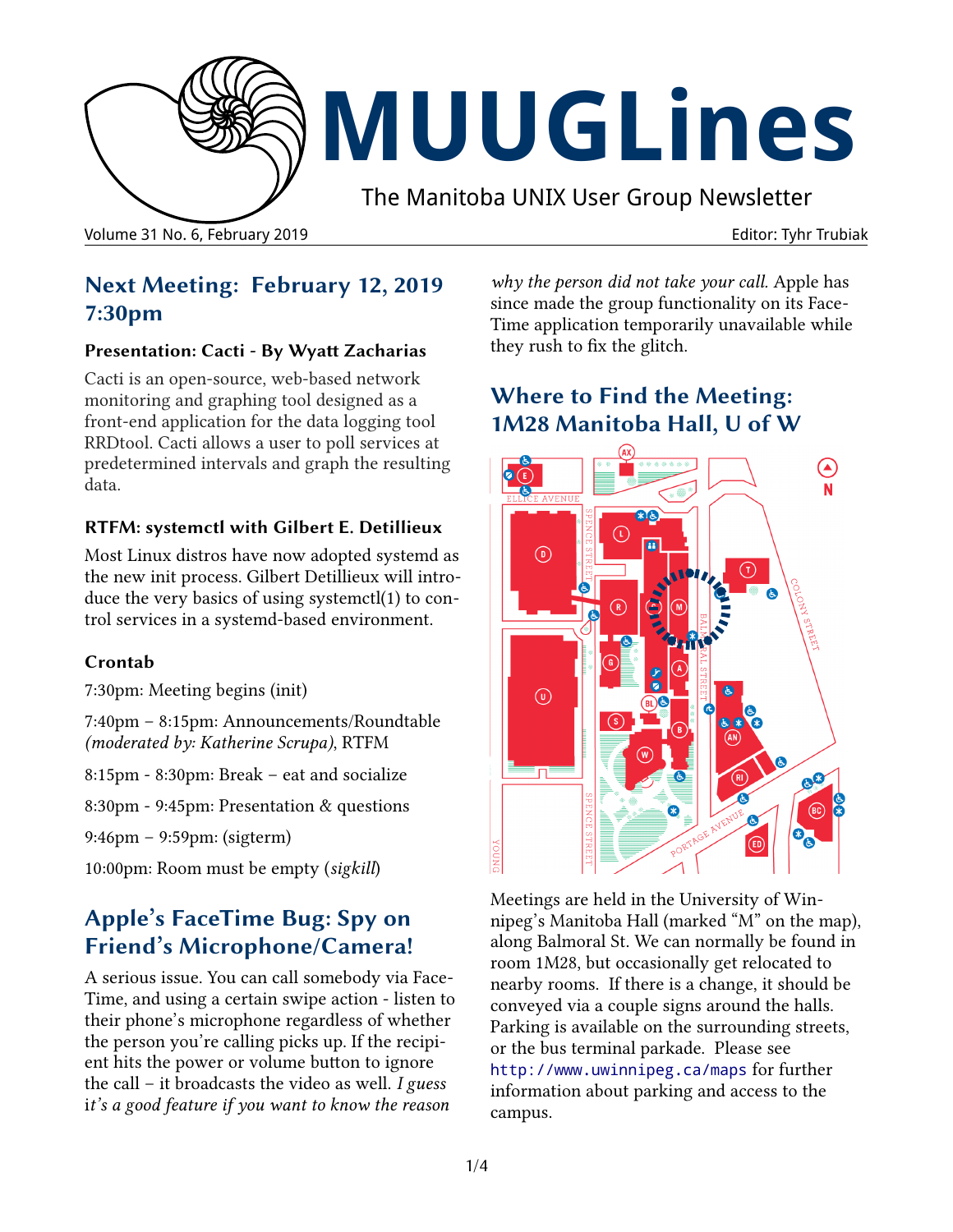## **DNS Flag Day**

A flag day for DNS is coming on February 1; it may have escaped notice even though it has been planned for nearly a year. Some DNS servers will simply be marked as "dead" by much of the rest of the internet on or after that day, which means that domain owners need to ensure their DNS records will still be available after that point. A longstanding workaround for non-compliant servers will be dropped—mostly for better performance but also in support of DNS extensions, some of which can help alleviate security problems.

#### **Security Vulnerability Found in APT**

All Debian and Ubuntu users (as well as users of their derivatives, such as Linux Mint, Ubuntu MATE, Kubuntu, Lubuntu and Xubuntu) should update APT immediately. Softpedia News reports that Max Justicz discovered a vulnerability in the APT package that could "allow a remote attacker to trick APT into installing malicious packages that pose as valid ones, but which could be used for code execution with administrative (root) privileges after installation to gain control of the vulnerable machine." See CVE-2019-3462 for the details.

#### **Linux systemd Affected by Memory Corruption Vulnerabilities – No Patches Yet**

The bugs exist in 'journald' service, tasked with collecting and storing log data, and they can be exploited to obtain root privileges on the target machine or to leak information. No patches exist at the moment. Discovered by researchers at Qualys, the flaws are two memory corruption vulnerabilities (stack buffer overflow - CVE-2018- 16864, and allocation of memory without limits - CVE-2018-16865) and one out-of-bounds error (CVE-2018-16866). They were able to obtain local root shell on both x86 and x64 machines by exploiting CVE-2018-16865 and CVE-2018-16866. The exploit worked faster on the x86 platform, achieving its purpose in ten minutes; on x64, though, the exploit took 70 minutes to complete.

Qualys is planning on publishing the proof-ofconcept exploit code in the near future, but they did provide details on how they were able to take advantage of the flaws.

#### **Red Hat drops MongoDB from Red Hat Enterprise Linux 8**

MongoDB is an open-source document NoSQL database with a problem. While very popular, cloud companies, such as Amazon Web Services (AWS), IBM Cloud, Scalegrid, and ObjectRocket has profited from it by offering it as a service while MongoDB Inc. hasn't been able to monetize it to the same degree. MongoDB's answer? Relicense the program under its new Server Side Public License (SSPL).

Open-source powerhouse Red Hat's reaction? Drop MongoDB from Red Hat Enterprise Linux 8. and Fedora Linux, that "It is the belief of Fedora that the SSPL is intentionally crafted to be aggressively discriminatory towards a specific class of users." Debian Linux had already dropped MongoDB from its distribution....

The business point behind MongoDB's license change is to force cloud companies to use one of MongoDB's commercial cloud offerings. This hasn't worked either. AWS just launched DocumentDB, a database, which "is designed to be compatible with your existing MongoDB applications and tools," wrote AWS evangelist Jeff Barr.

#### **Linux 4.20 Released**

New hardware support! New hardware support includes bringing up the graphics for AMD Picasso and Raven 2 APUs, continued work on bringing up Vega 20, Intel has continued putting together its Icelake Gen 11 graphics support, there is support for the Hygon Dhyana CPUs out of China based upon AMD Zen, C-SKY 32-bit CPU support, Qualcomm Snapdragon 835 SoC enablement, Intel 2.5G Ethernet controller support for "Foxville", Creative Sound Blaster ZxR and AE-5 sound card support, and a lot of smaller additions.

Besides new hardware support when it comes to graphics processors, in the DRM driver space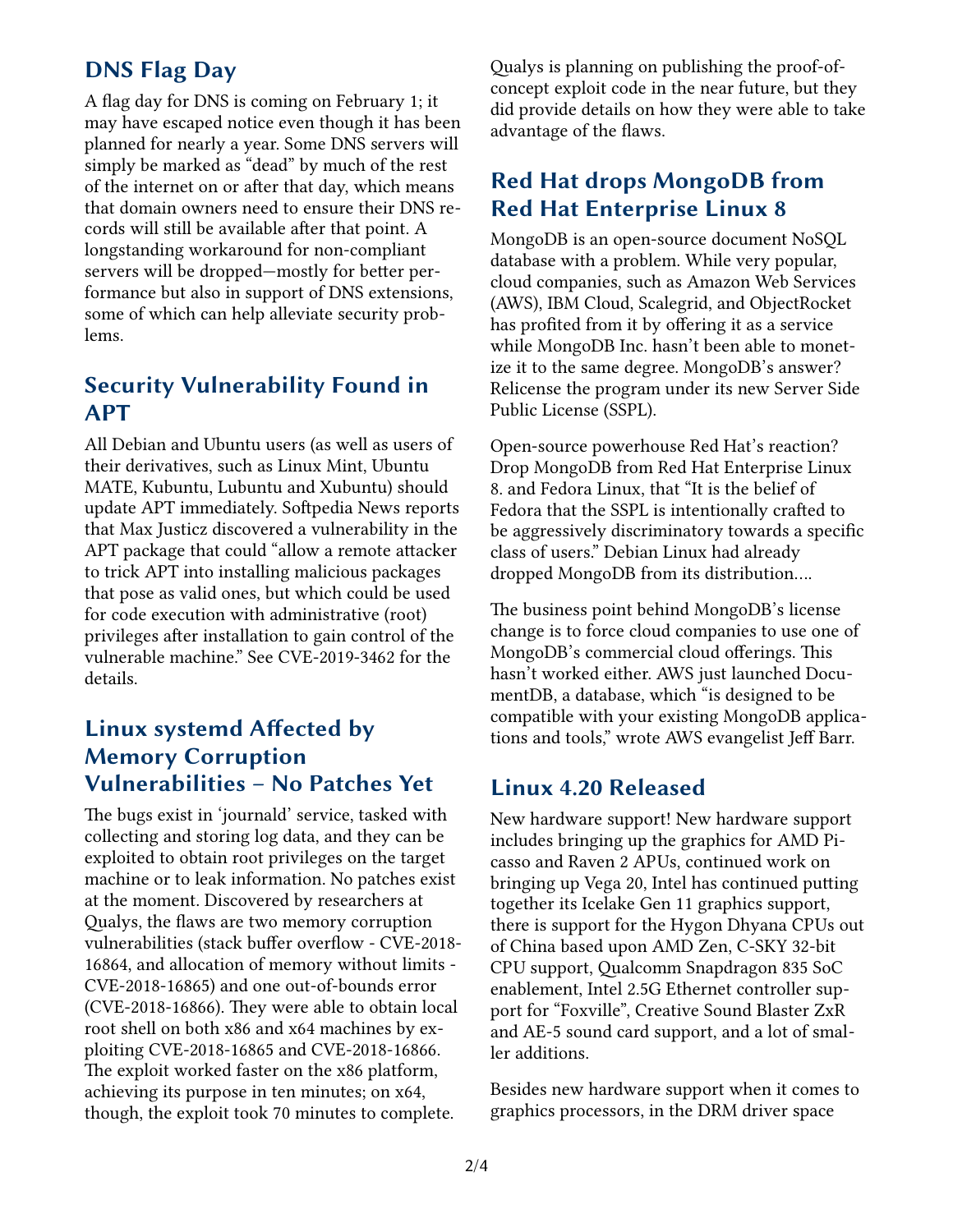there is also VCN JPEG acceleration for Raven Ridge, GPUVM performance work resulting in some nice Vulkan gaming boosts, Intel DRM now has full PPGTT support for Haswell/IvyBridge/ValleyView, and HDMI 2.0 support for the NVIDIA/Nouveau driver. On the CPU front there are some early signs of AMD Zen 2 bring-up, nested virtualization now enabled by default for AMD/Intel CPUs, faster context switching for IBM POWER9, and various x86\_64 optimizations. Fortunately the STIBP work for cross-hyperthread Spectre V2 mitigation was smoothed out over the release candidates that the performance there is all good now.

Btrfs performance improvements, new F2FS features, faster FUSE performance, and MDRAID improvements for RAID10 round out the file-system/storage work. One of the technical highlights of Linux 4.20 that will be built up moving forward is the PCIe peer-to-peer memory support for device-to-device memory copies over PCIe for use-cases like data going directly from NICs to SSD storage or between multiple GPUs.

#### **Tesla Isn't the Only Automaker Running Linux in their Vehicles**

While some companies, like Tesla, run their own homebrew Linux distros, most rely on Automotive Grade Linux (AGL). AGL is a collaborative cross-industry effort developing an open platform for connected cars with over 140 members. Its membership includes Audi, Ford, Honda, Mazda, Nissan, Mercedes, Suzuki, Hyundai and the world's biggest automobile company: Toyota. Why? "Automakers are becoming software companies, and just like in the tech industry, they are realizing that open source is the way forward," said Dan Cauchy, AGL's executive director, in a statement.

Car companies know that while horsepower sells, customers also want smart infotainment systems, automated safe drive features, and, eventually, self-driving cars. Linux and opensource company can give them all of that. The AGL's goal is to develop an open-source, common platform for infotainment systems: The Unified Code Base (UCB). This is a Linux distribution and open-source software platform for car infotainment, telematics, and instrument cluster applications... The AGL's hope is that this will serve as a de facto industry standard.

#### **Firefox 65.0 Released**

New features include enhanced tracking protection: "Simplified content blocking settings give users standard, strict, and custom options to control online trackers. A redesigned content blocking section in the site information panel (viewed by expanding the small 'i' icon in the address bar) shows what Firefox detects and blocks on each website you visit."

## **Dell Launches New XPS 13 Laptop with Ubuntu Preloaded**

Dell launched its new XPS 13 9380 Developer Edition laptop, which runs Ubuntu out of the box. According to *Forbes*, highlights include Intel 8th generation i3, i5 and i7 processors; Ubuntu 18.04 LTS preloaded

#### **Wine 4.0 Released**

The release represents a year of development and over 6,000 individual changes. The main highlights are:

- Vulkan supported
- Direct3D 12 supported
- Game controllers supported
- High-DPI support on Android

## **Google is Fined \$57 Million Under Europe's Data Privacy Law**

In the first major example, the French data protection authority announced Monday that it had fined Google 50 million euros, or about \$57 million, for not properly disclosing to users how data is collected across its services — including its search engine, Google Maps and YouTube to present personalized advertisements.

The penalty is the largest to date under the European Union privacy law, known as the General Data Protection Regulation, which took effect in May, and shows that regulators are fol